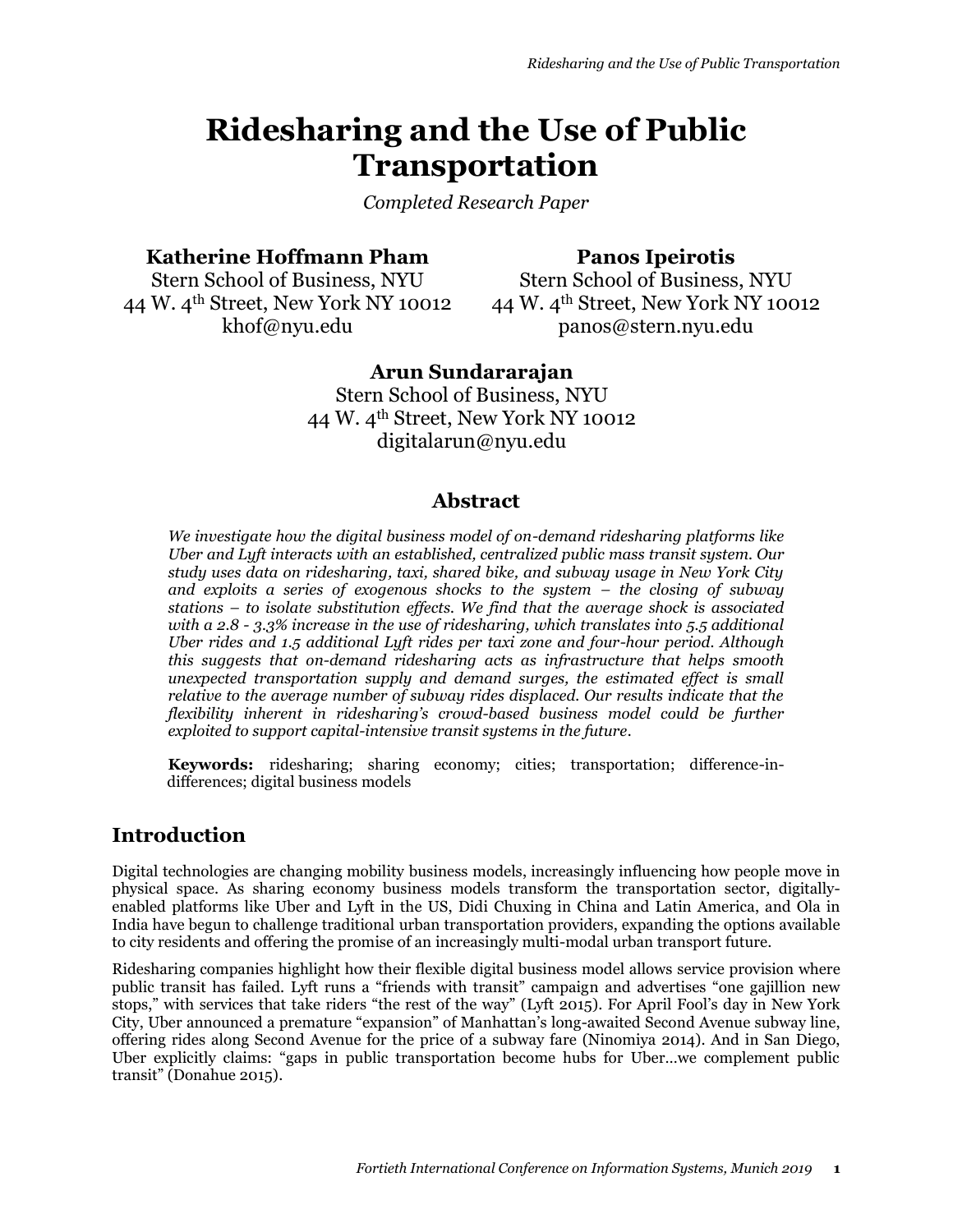In this paper, we investigate the extent to which ridesharing supplements public transportation at the system level. Specifically, we treat subway station closures in New York City as a natural experiment, using open data on Uber, Lyft, taxi, Citi Bike, and subway ridership to study how crowd-based capacity harnessed via a platform may serve as "invisible infrastructure" that absorbs the demand spikes caused by disruptions to centralized public mass transit. This is an important instance of a broader question – how digitally-enabled, decentralized systems can work alongside centralized infrastructure – whose answer is key to understanding the value of platform-based business models.

We answer three focused questions. *First, do riders substitute to taxi, platform-based ridesharing, or Citi Bike when faced with subway disruptions?* We find that subway service disruptions are associated with statistically significant increases in the use of Uber, Lyft, and taxi services, but at the city level, we find no evidence of a significant increase in Citi Bike use.

*Second, do riders prefer the digital alternative – platform-based ridesharing – over the physical-world alternative – traditional street-hail taxis – when faced with a public transit disruption?* In percentage terms, we find no evidence of a citywide preference for Uber and Lyft relative to taxis. While subway service disruptions are associated with 2.8% and 3.3% increases in the use of Uber and Lyft, respectively, they are associated with 8.2% and 7.0% increases in the use of yellow and green taxi services.

*Third, how much of displaced subway ridership do the digitally-based and physical-world modes absorb, and which modes absorb the greatest number of displaced riders?* We find that the digitallyenabled modes absorb only a small fraction of displaced riders, and that they likely have the ability to play a far greater role in the future. On average, we estimate that each disruption displaces over 1,500 rides, but that the corresponding increases in taxi, platform-based ridesharing, and Citi Bike use together account for less than 40 additional rides. In terms of the absolute number of riders accommodated, we estimate that ridesharing plays a more important public transit role relative to taxis in the "outer boroughs" of Brooklyn, Queens, and the Bronx (relative to Manhattan), and that the significance of this role is growing over time.

Our findings suggest that the strategy adopted by digital transit players – i.e. competing for market share among consumers inconvenienced by public transit – makes sense; platform-based demand is increased by subway disruptions. However, these modes are not currently absorbing the majority of displaced riders. This suggests that the flexibility inherent in their crowd-based business model could be exploited further. Finally, although an increase in Uber, Lyft, and taxi rides during periods of subway service disruptions matches our expectations, the magnitude of this increase – and the variation in effects across modes, space, and time  $-$  is harder to predict, highlighting the value of quantitatively estimating the impact of digital platforms on centralized infrastructure systems.

# **Literature Review**

Using national panel datasets, a number of recent studies have investigated substitution and complementarity between ridesharing and public transit in cities across the US. For example, using variation in the timing of Uber's market entry across cities to fit a difference-in-differences model, Hall et al. (2018) find that ridesharing is a complement for public transportation, leading to a 5% increase in ridership over a two-year period. Nelson and Sadowsky (2017) add nuance to this narrative by exploring how competition influences the effect of ridesharing on public transportation. They find that ridesharing is initially a complement to public transportation after the entry of the first ridesharing provider, but  $$ presumably as a result of competitive pressure to reduce prices – becomes a substitute once a second ridesharing provider arrives.

Also using a difference-in-differences approach, Babar and Burtch (2017) find differential effects by mode, arguing that Uber has decreased the use of city bus and increased the use of subways and commuter rail. This is consistent with Clewlow and Mishra (2017), who use a survey of seven cities to conclude that ridesharing use was associated with a 6% decline in the use of public transportation at the individual level; they find that the negative effects of ridesharing were concentrated on bus and light rail services, whereas ridesharing was a complement for commuter rail.

These studies estimate the effect of Uber and Lyft across a large number of US cities. However, a key takeaway from these studies is that the impact of ridesharing on public transit is not uniform; for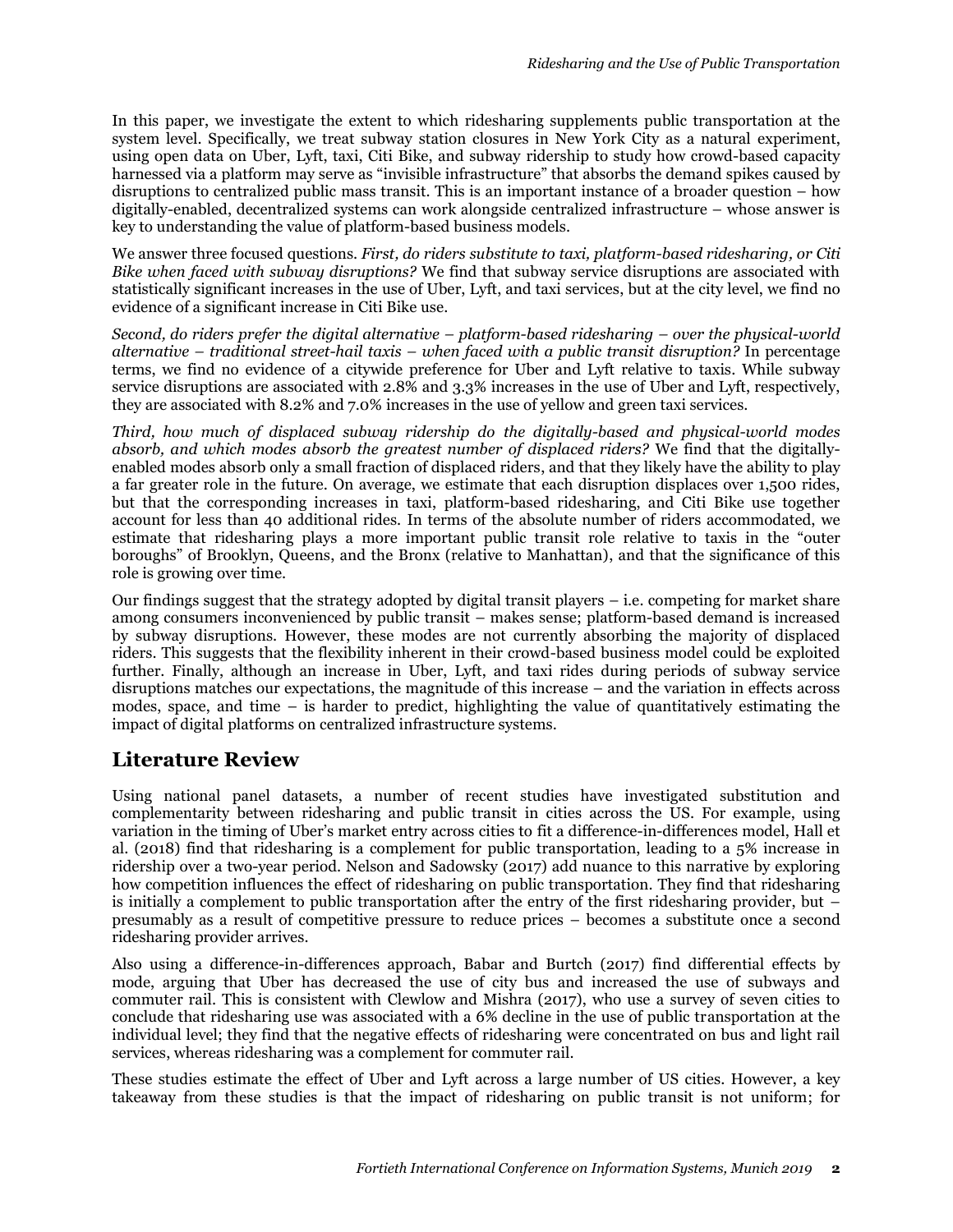example, Babar and Burtch (2017) find that the quality of service provision moderates the effect of ridesharing on transport use, while Hall et al. (2018) find that complementarity is strongest for small transit agencies and big cities.

A better understanding of such heterogeneous impacts is crucial because the *typical* US city can be quite different from a *large* one. Most American cities are characterized by low urban density ("sprawl"), high levels of car ownership, and low transit coverage. A focus on such cities overlooks the experience of many of the nation's transit users, which are located in dense urban areas: the Federal Transit Administration's most recent ridership data indicates that 42% of nationwide transit rides taken in June 2019 were affiliated with New York's Metropolitan Transportation Agency (Federal Transit Administration 2019).

There are three ways in which the role of ridesharing platforms might differ in a city like New York. First, ridesharing platforms may face more competition as a driving alternative. There are multiple good options, including a strong taxi industry and a widely-used public transportation system; for example, Walk Score has ranked New York #1 in the nation for walkability and transit scores (Walk Score 2019).

Second, large cities may face greater challenges given systematic substitution to ridesharing alternatives. For example, New York struggles with worsening traffic congestion and the need to reduce the number of vehicles in Central Manhattan. Given that the subway saw almost 5 million daily rides on average in our sample, replacing even 10% of these trips with ridesharing would more than double the number of daily Uber trips as of June 2018.

Despite these potential constraints, one key promise of ridesharing platforms in this context is their ability to provide additional, dynamically responsive capacity to supplement existing transit systems. For example, hailing a car using an electronic app may enable riders to react quickly to unexpected route changes, and (with the help of surge pricing) may attract drivers to areas in need. From this perspective, ridesharing platforms may offer superior alternatives to taxi or bikeshare services, which do not have this rapid response capacity enabled by platform algorithms in combination with flexible supply. Nevertheless, we are aware of no existing studies that examine this "invisible infrastructure" functionality.

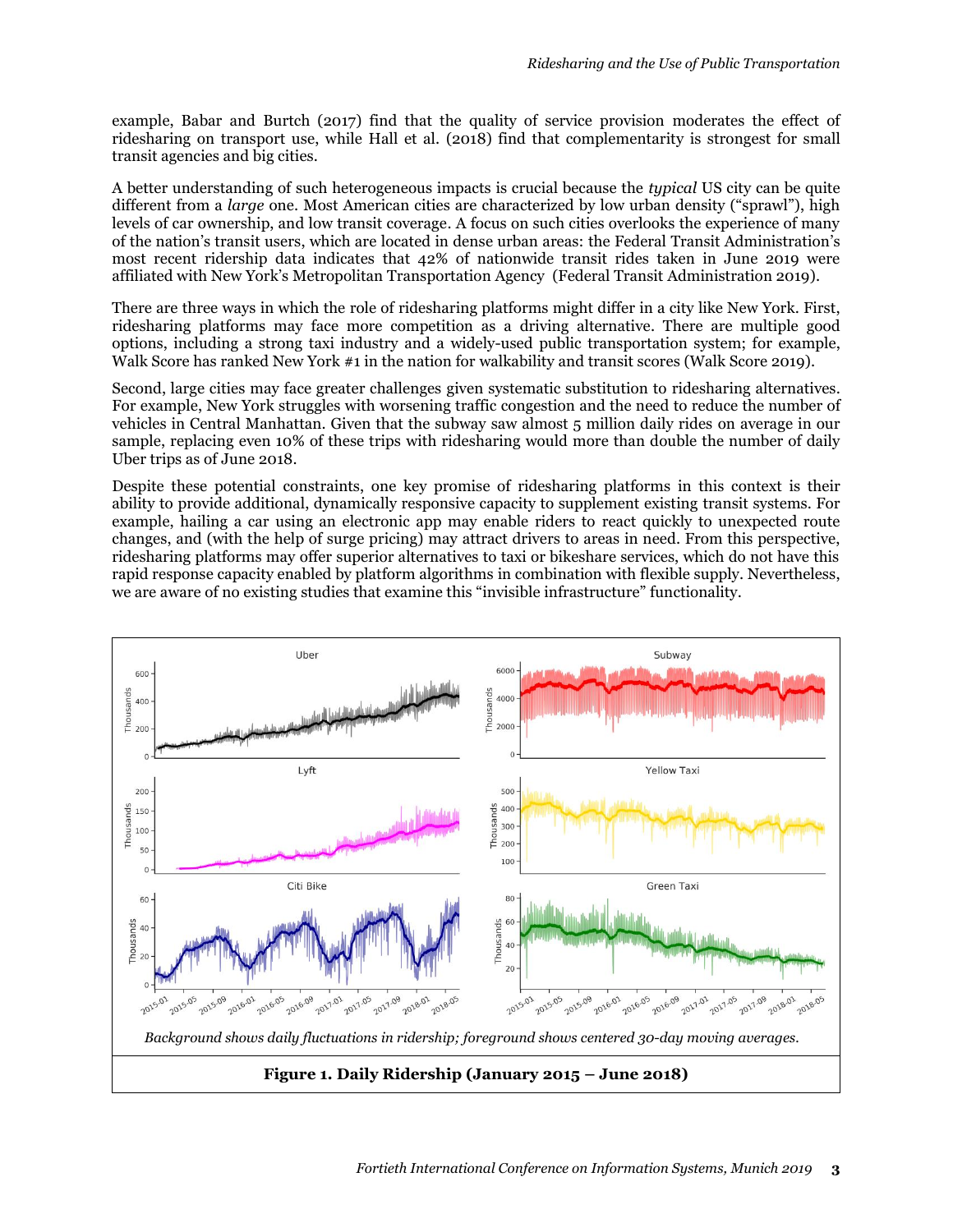Relative to prior research, our work provides three key contributions. First, we formally document the use of ridesharing in response to subway disruptions, quantifying the extent to which New Yorkers use ridesharing as an emergency alternative. Second, we provide evidence on the role of ridesharing relative to other modes in the context of disruptions, generating insights into the comparative value provided by these new sharing economy entrants. Finally, we explore the relationship between ridesharing and public transportation in granular detail: rather than comparing monthly ridership across aggregate categories of transit modes in metropolitan areas, we are able to study ride choices by mode at four-hour intervals across different regions of the city. Our approach builds on existing results by contributing to a more holistic understanding of how ridesharing alternatives integrate into public transit systems.

# <span id="page-3-0"></span>**Context**

#### *Mode choice in NYC*

To examine these questions, we use open data from the city of New York, a natural setting for this study. The tri-state area is home to the largest public transportation system in the United States, and in the course of our study period, the subway recorded an average of 4.8 million rides per day (Metropolitan Transportation Authority 2018a).

New York City is also home to a growing number of ridesharing users. For example, from January 2015 to June 2018, Uber pickups grew more than 7-fold, from under 60,000 daily rides to over 440,000 daily rides. Similarly, from April 2015 – June 2018, Lyft pickups grew more than 40-fold, from an average of under 3,000 daily rides to over 120,000 daily rides (see Figure 1). Our analysis also includes three other popular mode choices: yellow taxis (approximately 345,000 rides per day during our period of observation), green taxis (approximately 41,000 rides per day during our period of observation), and Citi Bike (approximately 29,000 rides per day during our period of observation) (Citi Bike NYC 2018; Taxi and Limousine Commission 2018a). Yellow taxis are the classic mode of for-hire transportation in New York, with a service area that is heavily concentrated in lower Manhattan. Green cabs, or "boro taxis", were introduced in 2013 to offset this spatial disparity; they serve uptown Manhattan and the outer boroughs, and are prohibited from picking up street passengers in Manhattan south of West 110th Street or south of East 96th Street, or at the airport (Taxi and Limousine Commission 2018b). Finally, Citi Bike has operated as New York's bike share alternative since 2013; as shown in Figure 1, its ridership is highly seasonal. Citi Bike's docks are concentrated primarily in central Manhattan and western Brooklyn, though its service area continues to expand.

Although the growth in ridesharing has affected all parts of the city, the shift in mode share has been most dramatic in the outer boroughs. According to our data, by 2018 both Uber and Lyft were providing more average daily rides in the outer boroughs (combined) than within Manhattan. In non-central zones – such as in the Bronx and the far reaches of Queens and Brooklyn – daily ridesharing use can be one or even two orders of magnitude higher than taxi use. This reflects the expansion of ridesharing in virtually every taxi zone in the city over time as the distribution of taxi ridership has remained geographically concentrated.

### *Subway Disruptions as an Exogenous Shock*

While there is a popular consensus that ridesharing has significantly damaged the taxi industry (Fischer-Baum and Bialik 2015), there is an ongoing debate on the extent to which ridesharing has influenced the use of the subway. Among monthly ridesharing users surveyed in New York's 2017 Citywide Mobility Survey, 50% reported that ridesharing replaced public transport trips, while 43% reported that it replaced taxi or car services (NYC Department of Transportation 2017). However, only 35% of New Yorkers surveyed were ridesharing app members. Furthermore, when the survey sample as a whole was asked to characterize ridesharing and the subway, ridesharing was less often characterized as "convenient" (47 vs. 35%), "reliable" (23 vs. 19%), "fast" (23 vs. 15%), and "inexpensive" (23 vs. 8%). Both were perceived as comparably "safe" (15 vs. 13%), and ridesharing was more "comfortable" (14 vs. 20%).

Even with rich mode choice data, the causal identification of substitution between ridesharing and public transportation is challenging for two key reasons. First, ridesharing and public transit use may be correlated due to external factors, which may be measurable (e.g. average income, population density, or weather), or unmeasurable (e.g. neighborhood popularity). Therefore, estimating the impact of one mode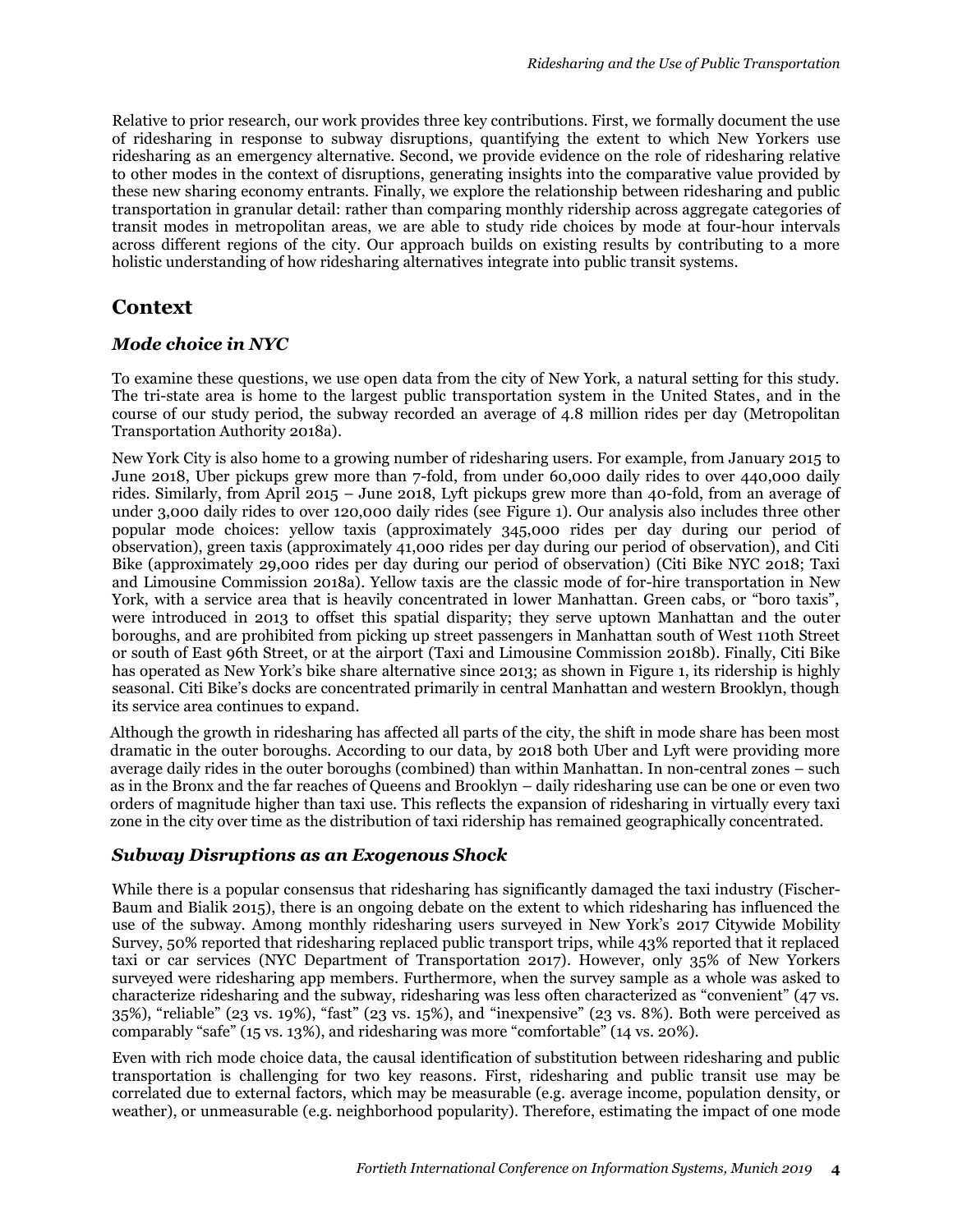on another requires controlling for these *omitted variables*. Second, there may be feedback between the two modes of transport. For example, ridesharing could attract riders away from the subway due to its convenience. However, this might lead to less crowding on the subway while street congestion worsens; as a result, riders might substitute back to public transportation. In this case, there is also a need to control for *simultaneity* between the two transport modes.

To address these problems, we sought to identify a source of exogenous variation affecting either subway or ridesharing use. The analysis described below focuses on subway service disruptions, examining cases in which no passengers enter or leave a station for at least four hours. Such disruptions clearly reduce subway ridership, and it seems credible that they affect the use of ridesharing only through their immediate impact on the usability of the subway. Since disruptions affect different parts of the subway system at different times, we are able to use panel data analysis to control for neighborhood- and timespecific variables which may drive ridership trends.

While subway disruptions offer an opportunity to explore the relationship between modes, they are also of critical policy relevance to cities like New York. Officially opened in 1904, the New York City subway system is one of the oldest in the world, and the decline of its antiquated infrastructure is a contentious political issue (Metropolitan Transportation Authority 2019). Currently, policy discussions are focused on the system's falling performance, and the decline in annual ridership that started in 2016.

Disruptions are caused by a number of different problems, including: crowding and passenger behavior, scheduled maintenance, and emergency repairs. Leader and Cafiero (2015) estimate that these factors accounted for 40%, 26%, and 22% of delays in 2014, respectively. For example, trash thrown on the tracks by passengers can cause fires, and trains can be held in the station due to sick passengers or police activity. Some conductors believe that the signals installed to control train speed may be mis-calibrated and over-sensitive, triggering a train's brakes even when it is not speeding; this leads them to slow down pre-emptively (Gordon 2018). Finally, some planned closures result from required upgrades to track infrastructure or the need to repair flood damage. Understanding whether taxi, ridesharing, and Citi Bike provide viable alternatives – and how much of the displaced ridership they are able to absorb – is of immediate concern in this context.

<span id="page-4-0"></span>Although our approach of using subway disruptions to study ridesharing is new, there is a broader precedent for the use of natural experiments in the economics of transportation literature. For example, Davis (2008) studies the impact of alternate-day restrictions on license plates in Mexico city. Using a regression discontinuity design, he finds that the net effect of the policy on a variety of pollution indicators is negligible, and that the policy actually increases the number of vehicles in circulation. Anderson (2014) studies the effect of a public transit strike in Los Angeles. Using a regression discontinuity design, he finds that the effect of the strike on highway congestion is larger than predicted under previous models. Although neither is a direct analogy to our approach, these studies underscore the potential of natural experiments to answer policy questions involving large-scale, established, and dynamic systems in which true experimentation is difficult.

# **Hypotheses**

We test three core hypotheses.

#### *H1: In response to subway disruptions, ridership of taxi, ridesharing, and Citi Bike will increase.*

While this hypothesis is straightforward, it is useful for confirming our basic intuition. There are three alternative possibilities: riders could forego travel altogether; riders could substitute to alternative modes such as walking, bus, and driving; and riders could substitute to *some* of the modes above, but not *all* of them.

#### *H2: In response to subway disruptions, riders prefer ridesharing over taxi or Citi Bike.*

There are two reasons to believe that ridesharing is well-suited to addressing short-term disruptions in public transit. First, Uber and Lyft's mobile apps may make it easier to connect with drivers during unexpected demand peaks — particularly in the outer boroughs, during rush hour, or late at night. Second, these platforms have access to centralized, real-time information on demand, making it easier for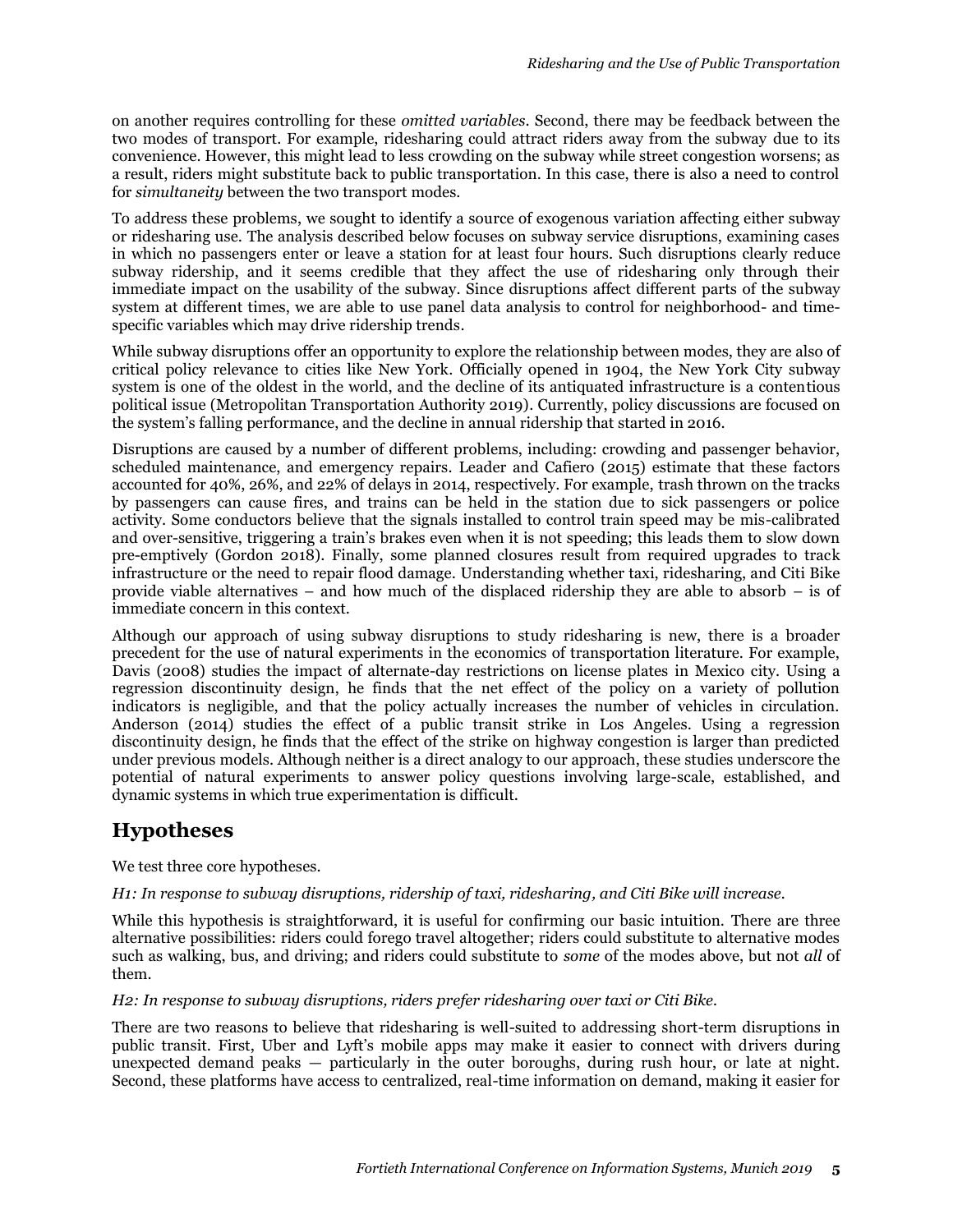them to address unanticipated peaks by encouraging additional drivers to move to the area, for example through the use of surge pricing incentives.

However, ridesharing and public transportation may appeal to different individuals. For example, the cost of ridesharing may be prohibitive for people who rely most on the public system, a challenge that may only be exacerbated by the use of surge pricing. Ridesharing and public transportation may also be associated with different trip types: for example, individuals may prefer ridesharing for social trips, while they may rely on public transportation for commuting.

#### *H3: The rate of substitution to alternative modes is limited by capacity constraints.*

One concern with the use of alternative modes as described by H1 and H2 above is the possibility that these modes cannot fully absorb displaced demand. As discussed below, there are over 5,000 subway rides on average recorded per zone and four-hour period; none of the alternative modes described here surpasses even 10% of this ridership. The ability of taxis, ridesharing, and Citi Bike to respond to disruptions requires either that vehicles be available in disrupted zones, or that they can be quickly allocated to disrupted zones. Therefore, we examine how the excess demand resulting from subway disruptions compares to typical ridership in each zone.

# **Data and Analysis**

We compile a dataset of ridership for the six transport modes described above, covering New York City for a period of three and a half years. Raw data on subway entries and exits by turnstile and four-hour period was collected from the Metropolitan Transportation Authority (Metropolitan Transportation Authority 2018b). Data on taxi and ridesharing pickups by GPS location or taxi zone was collected from the Taxi and Limousine Commission (Taxi and Limousine Commission 2018a). Finally, data on bikeshare pickups by dock was collected from Citi Bike (Citi Bike NYC 2018).

To create a compiled dataset for analysis, we restrict all datasets to the range of dates for which Uber pickup counts were consistently available: January 2015 – June 2018. To match the level of aggregation in the Taxi and Limousine Commission (TLC) data, subway and Citi Bike stations are assigned to a taxi zone using their GPS coordinates, and rides are aggregated over these taxi zones. The dataset is then restricted to taxi zones served by the subway system. Furthermore, because the subway turnstile data is primarily read in four-hour intervals starting at midnight, all zone-level ride counts are aggregated over the intervals preceding 12am, 4am, 8am, 12pm, 4pm, and 8pm (inclusive). The final panel dataset consists of  $n = 1,164,023$  observations representing the count of rides by mode in  $i = 153$  taxi zones and  $t = 7,608$ four-hour intervals.

### *Dependent Variables*

#### **Aggregate Ridership**

Modeling transportation choices typically involves design decisions regarding: the level of aggregation, the type of data used, and the unit of analysis (Ben-Akiva 2008; Ben-Akiva and Lerman 1985). As described above, we model ridership using count data, aggregated into markets defined by geography and time. Our data reflects preferences revealed by the actual behavior of transport users. Our unit of analysis is effectively trip starts or pickups; we observe the location and time at which riders begin to use a given transport mode. We focus on trip starts due to two constraints in the data. First, the New York City subway system uses electronic Metro Cards that charge passengers upon entry, but are not required upon exit; as a result, subway entries and exits cannot be matched at the individual level. Similarly, our Uber and Lyft data does not contain comprehensive information on drop-off locations until mid-2017. Consequently, we are unable to systematically identify passenger destinations, or to distinguish a multimodal trip from several independent unimodal trips. Instead, we assume a simple underlying model of behavior in which a rider, attempting to use the subway and finding that it is out of service, makes a choice among the available alternatives for completing the current trip leg; we study this choice.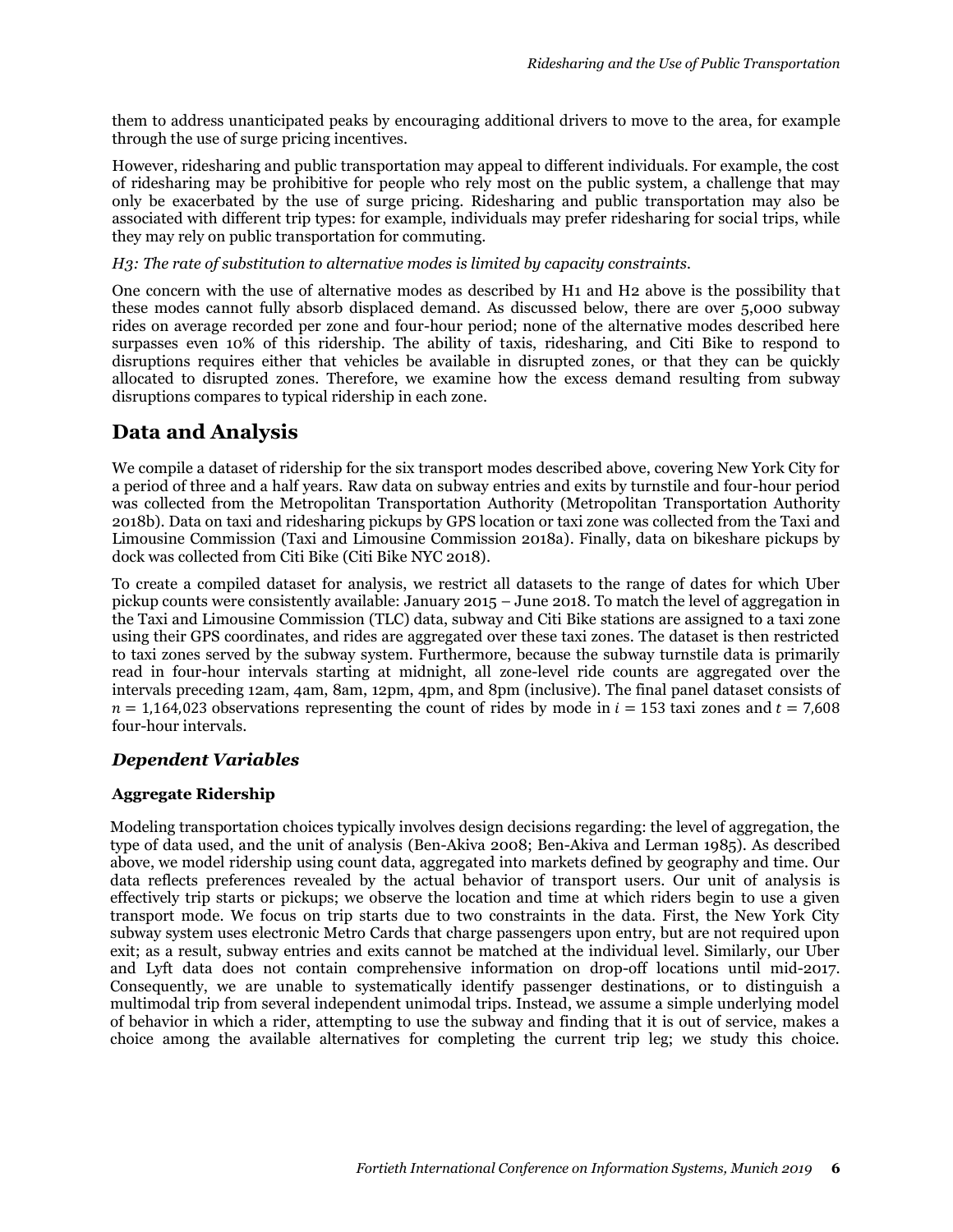

#### **Adjusting Ridership Data for Trends and Seasonality**

Raw ridership counts vary substantially across taxi zones and time. Seasonal fluctuations in ridership occur by hour of day, day of week, and month of year. Furthermore, the nature of seasonality may be different for different taxi zones; for example, due to commuting patterns, remote zones may see a large number of rides initiated in the morning, while central zones may see a large number of rides initiated in the evening. As shown in [Figure 1,](#page-3-0) there are also long-term trends in the use of different modes over time, and short-term citywide shocks due to factors like holidays or bad weather.

To address this variability, we use time series decomposition to remove trends and seasonality from the ridership data for each taxi zone and mode. Since variance often increases with absolute ridership levels, we use a multiplicative decomposition. Specifically, for each for each taxi zone  $i$  and mode  $m$ , we separate ridership into three components:

$$
rides_t = trend_t \times seasonality_{h(t),d(t)} \times residual_t \tag{1}
$$

That is, we first estimate and remove a centered three-week moving average trend about time t. Using the detrended data, we next estimate and remove seasonality by calculating the average detrended ridership for the corresponding hour of day  $h(t)$  and day of week  $d(t)$  for the mode and zone over all periods. The result of this calculation is a series of residual changes in ridership that are not explained by trend or seasonal variations, which we refer to as *adjusted ridership*. An example of this decomposition can be found i[n Figure 2.](#page-4-0)

Adjusted ridership has a simple interpretation. If the value of adjusted ridership is 1 (i.e. residual,  $= 1$ ), then the number of rides in a zone is perfectly predicted using the zone's time trend and seasonality: rides<sub>t</sub> = trend<sub>t</sub> × seasonality<sub>h(t),d(t)</sub>. If adjusted ridership is 1.2, then the zone's ridership is 120% of the ridership expected based on trend and seasonality alone: rides $_t = \text{trend}_t \times$  seasonality $h(t), d(t) \times 1.2$ . Similarly, if adjusted ridership is 0.8, then the zone's ridership is 80% of the ridership expected based on trend and seasonality alone: rides = trend × seasonality  $h(t), d(t) \times 0.8$ . Therefore, changes in adjusted ridership capture a given period's deviation from "normal" ridership in percentage terms.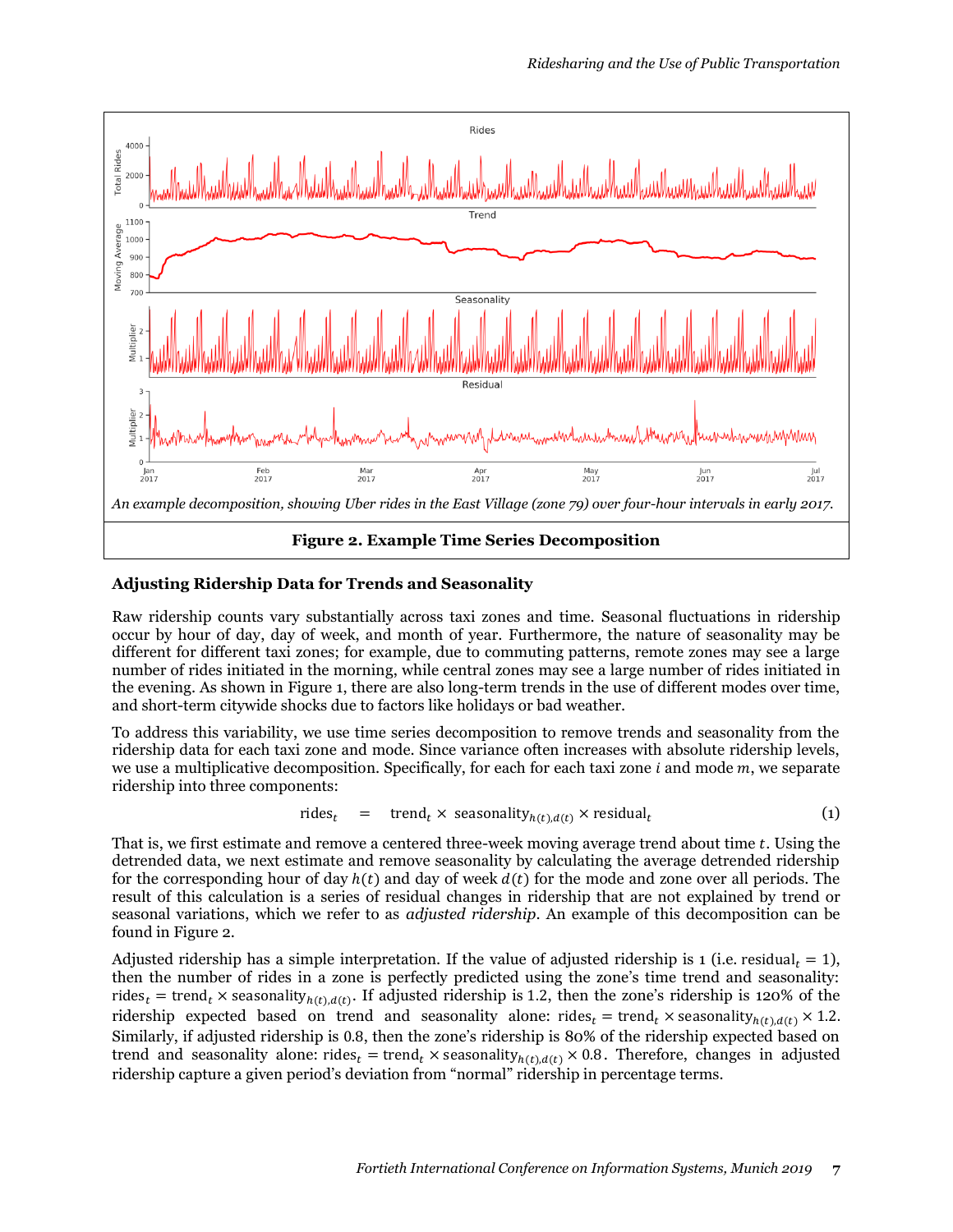We note briefly that adjusted ridership may be missing if there have been no rides for a given mode and zone in a three-week window (trend,  $= 0$ ), or if there are never any rides for a mode and zone in a given hour-of-day day-of-week bin (seasonality $h(t), d(t) = 0$ ). In these cases, computing the residual involves dividing by zero and we drop such observations. We also note that the distribution of the adjusted ridership variable, while having a mean value of 1, is not symmetric; we therefore also drop occasional outliers with high adjusted ridership values (>10) to prevent these observations from having undue influence on our estimates. Since such cases are rare, we do not consider this a major limitation.

#### *Independent Variables*

#### **Inferring Subway Disruptions from Activity Data**

To test the hypothesis that ridesharing may act as a short-term substitute for public transportation, we next seek to identify subway service disruptions. A taxi zone is considered "disrupted" if one or more of its subway remote units (∼ stations) experiences no turnstile entries or exits within a four-hour period (note that disrupted zones can still experience turnstile entries, if other stations in the zone are open).<sup>1</sup> When computing disruptions, we ignore any remote units that were continuously disrupted for more than two weeks, since we are interested in the impact of short-term changes in service availability. We also ignore any remote units that are disrupted only between 12:00am and 4:00am, to avoid accidentally labeling low-volume subway stations as "disrupted" in the early morning hours.

Using this definition, we identify 3,331 "incidents" in which a taxi zone was continuously disrupted. These incidents correspond to 12,914 disrupted zone-period observations (1.1% of all observations), and affect 110 of the 153 taxi zones. Brooklyn saw the highest average number of disrupted periods per zone, followed by Queens, the Bronx, and then Manhattan. Most disruption incidents (97%) lasted for two days or less, with 83% lasting one day or less, 67% lasting twelve hours or less, and 31% lasting for only four hours. Disrupted periods were most likely to fall on Saturday (26%) or Sunday (48%), which is consistent with the MTA's frequent use of weekends for planned repairs.

It is worth noting that this is a conservative definition of disruptions. As discussed, we have intentionally ignored some isolated late-night disruptions and long-term closures, although these types of service changes may impose a lot of hardship on riders. Assuming that these changes result in substitution towards alternative modes, failing to label these periods as disruptions should introduce an upward bias in our baseline ridership estimates for alternative modes. This should reduce our estimated impact of disruptions, making it *less* likely that we will find an effect.

<span id="page-7-0"></span>At the same time, this definition of disruptions does restrict our findings to incidents that are severe enough to appear in the data. Because of the limitations in the resolution of the subway data, we ignore disruptions that do not span an entire four-hour period. Furthermore, we have not captured disruptions that affect only one of the trains serving a station  $-e.g.$  express lines that are disrupted even if local trains are running – or that affect only one direction of traffic – e.g. northbound trains that skip stations even when southbound trains provide full service. The impact of lower-level disruptions is an interesting area for future work.

### **Results**

 $\overline{a}$ 

#### *Summary statistics*

An overview of the key variables in the dataset is shown in [Table 1.](#page-7-0) On average, each zone experienced 308 yellow taxi rides, 54 green taxi rides, 202 Uber rides, 45 Lyft rides, 72 Citi Bike rides, and 5,223 subway rides in a four-hour period. As the median and maximum columns demonstrate, the distribution of ridership counts is highly skewed. For example, the median number of taxi rides per zone is 7 while the maximum is over 9,000. The median number of subway rides is just over 2,400, while the maximum exceeds 100,000. This motivates our use of adjusted and log dependent variables as described above.

<sup>1</sup> A turnstile refers to a set of spinning metal bars, or a revolving metal gate, which regulates entry into the subway system and ensures that only one rider can pass at a time. Riders swipe their fare card to unlock the turnstile and enter the system.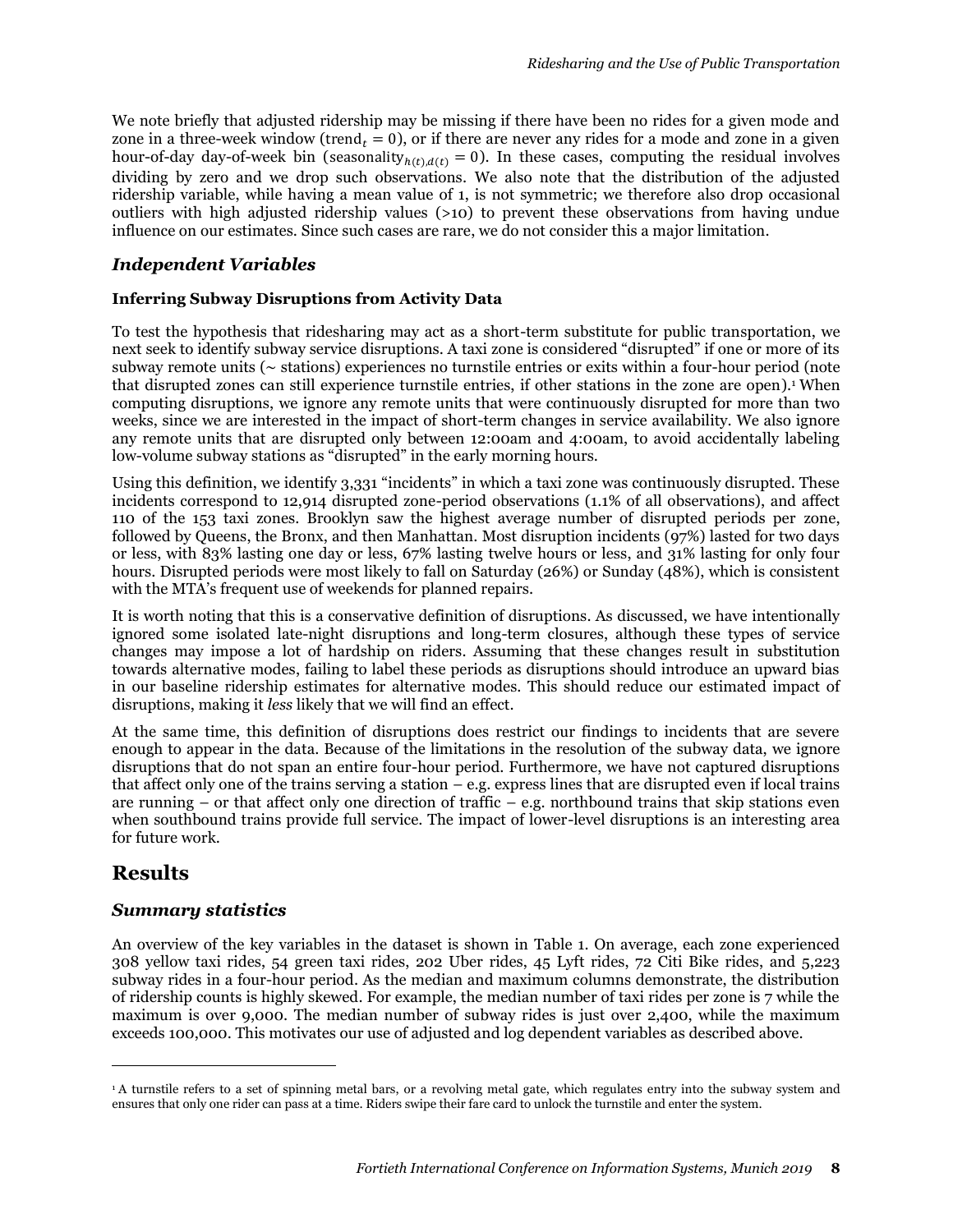The right panel of [Table 1](#page-7-0) illustrates borough-level differences in ridership. Manhattan taxi zones experience the highest average volume of rides across all observed modes, while zones in the Bronx experience the lowest volume. There are also notable differences in mode preferences across boroughs, illustrated graphically in Figure 3. Specifically, we calculate ridership by mode as the share of *total* observed rides for a given zone and period, averaged over all records in our dataset. We can see that yellow taxi and Citi Bike have a higher average market share in Manhattan than in the outer boroughs (12.7% vs. 0.1–2.4% for yellow taxi, and 0.8% vs. 0.1%–0.3% for Citi Bike). In contrast, the remaining modes – green taxi, Uber, Lyft, and the subway – have equal or higher market shares in the outer boroughs (0.9—2.5% vs. 0.8% for green taxi; 6.0—8.1% vs. 5.9% for Uber; 1.4—2.1% vs. 1.1% for Lyft; and 87.0–90.4% vs. 78.7% for the subway).

Note also that the count of subway rides in our sample is significantly higher than the count of rides with all other modes combined. The remaining modes (taxi, ridesharing, and Citi Bike) together make up only 10–21% of observed rides per zone and four-hour period. Finally, we note that due to the absence of highquality data, we exclude walking, buses, and driving from our definition of the "market". According to estimates from the Citywide Mobility Survey, walking, buses, and cars together account for 68% of all trips citywide (NYC Department of Transportation 2017). Incorporating these modes would further reduce the estimated shares of taxi, ridesharing, and Citi Bike as subway alternatives.

| <b>Table 1. Summary Statistics</b> |               |              |              |           |       |               |       |                 |       |              |              |           |
|------------------------------------|---------------|--------------|--------------|-----------|-------|---------------|-------|-----------------|-------|--------------|--------------|-----------|
|                                    | Pooled Sample |              |              | Manhattan |       | <b>Oueens</b> |       | <b>Brooklyn</b> |       | <b>Bronx</b> |              |           |
|                                    | Mean          | Std.<br>Dev. | Median       | Max       | Mean  | Share         | Mean  | Share           | Mean  | Share        | Mean         | Share     |
| <b>Yellow Taxi</b>                 | 308           | 690          | 7            | 9,109     | 904   | 12.7%         | 69    | 2.4%            | 18    | 0.9%         | $\mathbf{1}$ | 0.1%      |
| Green Taxi                         | 54            | 110          | 10           | 2,154     | 161   | 0.8%          | 68    | 2.5%            | 48    | 1.7%         | 10           | 0.9%      |
| Uber                               | 202           | 271          | 103          | 4,428     | 347   | 5.9%          | 125   | 6.0%            | 178   | 8.1%         | 70           | 7.2%      |
| Lyft                               | 45            | 69           | 21           | 1,598     | 61    | 1.1%          | 37    | 1.7%            | 53    | 2.1%         | 15           | 1.4%      |
| Citi Bike                          | 72            | 106          | 31           | 1,656     | 94    | 0.8%          | 13    | 0.1%            | 36    | $0.3\%$      | ٠            | $\bullet$ |
| Subway                             | 5,223         | 8,227        | 2,462        | 107,589   | 8,830 | 78.7%         | 4,104 | 87.4%           | 3,975 | 87.0%        | 2,295        | 90.4%     |
| Disruption                         | 0.011         | 0.1          | $\mathbf{O}$ | 1         | 0.006 | ٠             | 0.010 | ٠               | 0.020 | ٠            | 0.007        |           |

*Mean ridership is calculated over all zones and four-hour periods in the dataset. Market share was* first *calculated for each zone and four-hour period, and* then *averaged across zones and four-hour periods. For this reason the ordering of borough means does not always match the ordering of borough shares.*

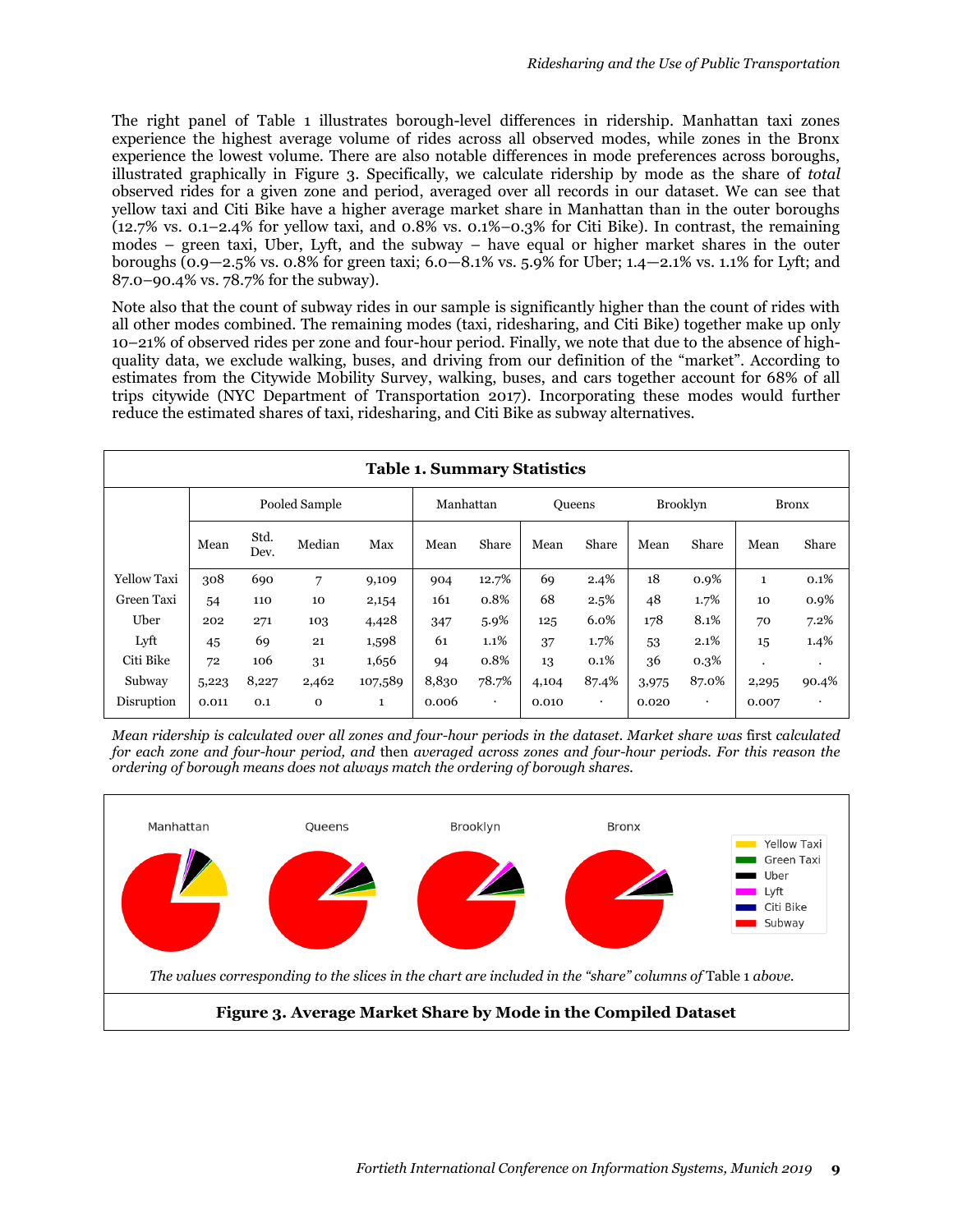#### *Baseline specification*

Our baseline specification is a difference-in-differences model that predicts adjusted ridership using subway service disruptions and a set of period fixed effects. As described in the previous section, we first adjust our ridership counts to account for the substantial heterogeneity in ridership patterns across geographic regions, modes, and times. We explored numerous alternative approaches – including the use of a log dependent variable with a comprehensive set of fixed effects (discussed in further detail below), a ranked dependent variable, a count dependent variable, and the use of matching strategies. We have chosen to focus on our current approach because of its simplicity and flexibility. With the use of a detrended and de-seasonalized dependent variable, we are better able to interpret our estimated effects of disruptions as deviations from "normal" ridership patterns.

Specifically, for each mode  $m$  we (separately) estimate the following model:

$$
adjusted_{it} = \beta \text{ disruption}_{it} + \gamma_t + \epsilon_{it}
$$
 (2)

where adjusted  $_{it}$  represents adjusted ridership for zone *i* in period *t*; disruption<sub>it</sub> is a binary indicator of whether zone  $i$  suffered a subway disruption in period  $t$  (independent of the mode);  $\gamma_t$  is a set of citywide fixed effects for each four-hour period in our dataset; and  $\epsilon_{it}$  is an error term clustered at the taxi zone level. Note that zone-level fixed effects have not been included because they are effectively accounted for in the calculation of the adjusted dependent variable, which removed moving average ridership per zone. The coefficient of interest is  $\beta$ , the estimated impact of a disruption on the adjusted ridership of mode m for a typical taxi zone and four-hour period. We estimate this model using the adjusted ridership of yellow taxi, green taxi, Uber, Lyft, Citi Bike, and the subway as dependent variables.

The results from estimating this model are shown in Table 2. These estimates support the hypothesis of substitution: disruptions are associated with a significant 8.2% increase in yellow taxi ridership, a 7.0% increase in green taxi ridership, a 2.8% increase in Uber ridership, a 3.3% increase in Lyft ridership, and no significant change in Citi Bike ridership. For comparison, we also fit the model to the subway data, and estimate that subway ridership is on average 29% lower than usual when at least one station in a taxi zone is disrupted. This latter regression does not have a causal interpretation, since disruptions are *defined* in terms of low subway ridership in at least one station in the zone. However, it serves as an intuitive check that the model works as expected, and provides an estimate of the extent of displaced ridership.

These coefficients allow us to consider the notion of *proportionate substitution*, i.e. the question of whether displaced subway riders choose alternatives with a probability proportional to these alternatives' pre-existing market shares (Train 2009). If rider behavior is characterized by proportionate substitution, then we would expect the disruption coefficients to be equal across all modes (since the coefficients represent percent change relative to typical ridership). If, instead, displaced subway riders have a specific preference for Uber or Lyft, we would expect to see larger coefficients on the disruption variable for these modes. Our estimates show no evidence of such a preference for Uber and Lyft during periods of disruption; if anything, ridesharing sees a *smaller* estimated percentage increase in ridership than taxis during these periods.

#### *Alternative specification*

 $\overline{a}$ 

To ensure that the directions of our results are not specific to our particular baseline specification, we also present results using log ridership counts as the dependent variable. Since we do not de-trend or deseasonalize the log ride count variable, we include a richer set of fixed effects than in the baseline specification. For each mode  $m$ , we (separately) estimate the model:

$$
\log (1 + r_{it}) = \beta \text{ disruption}_{it} + \gamma_t + \alpha_{i,h(t),d(t)}^{(1)} + \alpha_{i,h(t),d(t)}^{(2)} \text{ time}_{t} + \epsilon_{it}
$$
 (3)

where  $\beta$ , disruption $_{it},\gamma_t$ , and  $\epsilon_{it}$  are as above;  $r_{it}$  represents ridership for zone  $i$  in time  $t;$   $\alpha_{i,h(t),d(t)}^{(1)}$  is a set of zone-specific fixed effects for each four-hour period  $h(t)$  and day of the week  $d(t)$ ;<sup>2</sup> time<sub>t</sub> is a linear

 $^{\rm 2}$  For example, one dimension of  $\alpha_{i,h(t),d(t)}^{(1)}$  could represent "zone 79 on a Monday from 12-4am."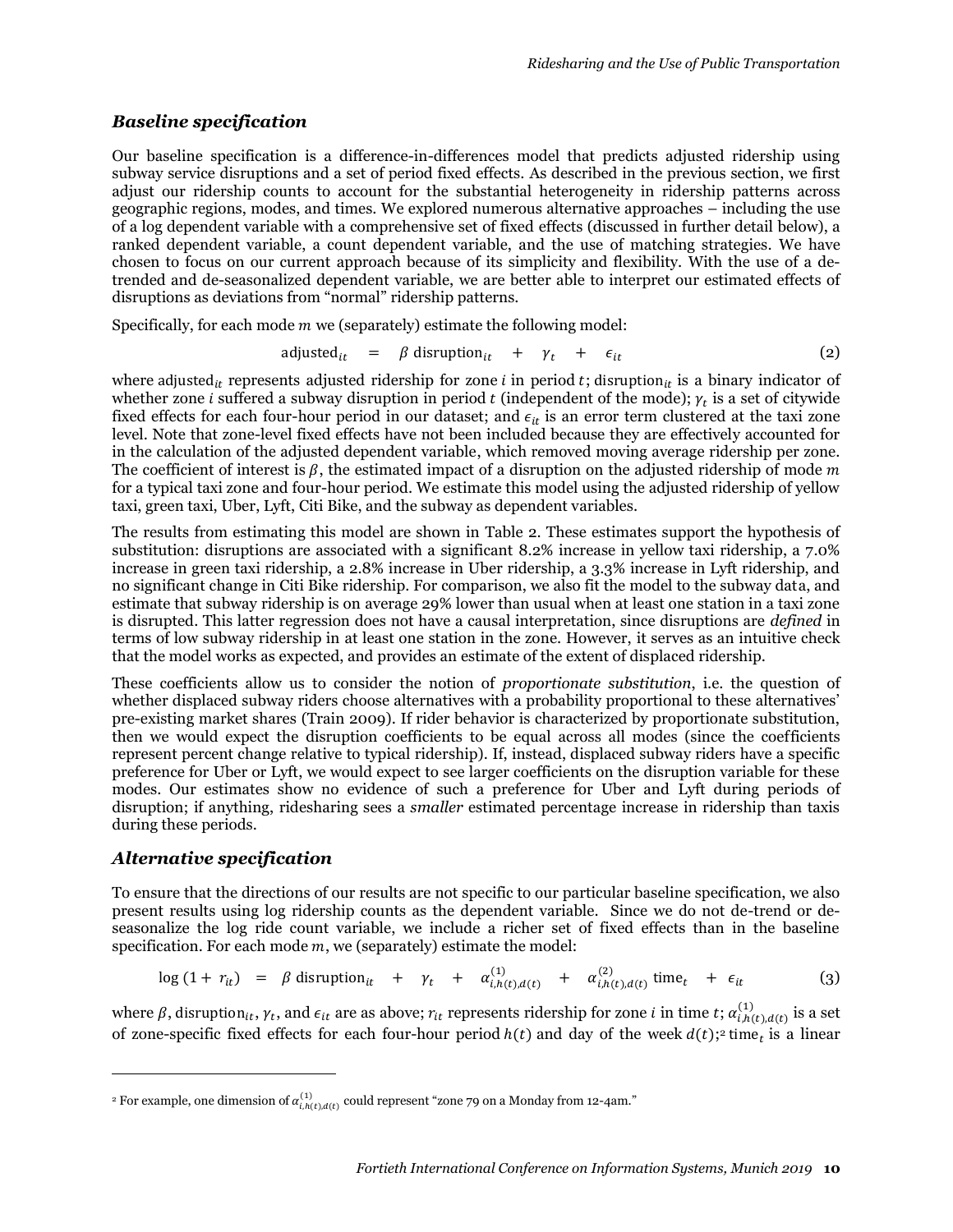time trend; and  $\alpha_{i,h(t),d(t)}^{(2)}$  is a set of coefficients that allow the slope of the linear trend to vary for each zone, hour, and day-of-week combination. In other words,  $\alpha_{i,h(t),d(t)}^{(2)}$  time<sub>t</sub> represents a set of time-varying zone fixed effects with intercepts  $\alpha_{i,h(t),d(t)}^{(1)}$ . This set of fixed effects was chosen because long-term trends in ridership may differ across zones. For example, a given mode might gain riders in some zones, and lose riders in other zones, with the passage of time.

| Table 2. Estimated Impact of Disruptions on Adjusted Ridership |                    |            |            |            |           |             |  |  |  |
|----------------------------------------------------------------|--------------------|------------|------------|------------|-----------|-------------|--|--|--|
|                                                                | Adj.               | Adj.       | Adj.       | Adj.       | Adj.      | Adj.        |  |  |  |
|                                                                | <b>Yellow Taxi</b> | Green Taxi | Uber       | Lyft       | Citi Bike | Subway      |  |  |  |
| Disruption                                                     | $0.082***$         | $0.070***$ | $0.028***$ | $0.033***$ | 0.001     | $-0.290***$ |  |  |  |
|                                                                | (0.014)            | (0.015)    | (0.006)    | (0.006)    | (0.009)   | (0.044)     |  |  |  |
| Period FE                                                      | Yes                | <b>Yes</b> | <b>Yes</b> | <b>Yes</b> | Yes       | Yes         |  |  |  |
| Adjusted R-squared                                             | 0.035              | 0.08       | 0.189      | 0.112      | 0.281     | 0.186       |  |  |  |
| N Zones                                                        | 153                | 115        | 153        | 153        | 69        | 153         |  |  |  |
| N Observations                                                 | 1,136,720          | 852,531    | 1,144,732  | 1,064,103  | 414,406   | 1,144,710   |  |  |  |
| Mean Dep. Variable                                             | 0.96               | 0.98       | 1.00       | 1.00       | 1.00      | 1.00        |  |  |  |
| <b>Average Marginal Effect</b>                                 | 25.4               | 3.9        | 5.5        | $1.5\,$    | 0.0       | $-1511.8$   |  |  |  |

*\* p<0.1, \*\* p<0.05, \*\*\* p<0.01. Standard errors in parentheses. Fixed effects were included for each four-hour period in the dataset. Errors were clustered by taxi zone ID.* 

| Table 3. Estimated Impact of Disruptions on Log Ridership |                           |                      |                       |                       |                  |                        |  |  |  |
|-----------------------------------------------------------|---------------------------|----------------------|-----------------------|-----------------------|------------------|------------------------|--|--|--|
|                                                           | Log<br><b>Yellow Taxi</b> | Log<br>Green Taxi    | Log Uber              | Log<br>Lyft           | Log<br>Citi Bike | Log<br>Subway          |  |  |  |
| Disruption                                                | $0.066***$<br>(0.014)     | $0.076***$<br>(0.02) | $0.026***$<br>(0.009) | $0.044***$<br>(0.011) | 0.045<br>(0.037) | $-1.188***$<br>(0.219) |  |  |  |
| Period FE<br>Zone-day-hour FE                             | <b>Yes</b><br><b>Yes</b>  | Yes<br><b>Yes</b>    | Yes<br>Yes            | Yes<br>Yes            | Yes<br>Yes       | Yes<br><b>Yes</b>      |  |  |  |
| Time × Zone-day-<br>hour FE                               | Yes                       | Yes                  | Yes                   | Yes                   | Yes              | Yes                    |  |  |  |
| Adjusted R-squared                                        | 0.981                     | 0.951                | 0.974                 | 0.942                 | 0.942            | 0.91                   |  |  |  |
| N Zones                                                   | 153                       | 115                  | 153                   | 153                   | 70               | 153                    |  |  |  |
| N Observations                                            | 1,164,023                 | 874,919              | 1,164,023             | 1,084,157             | 423,314          | 1,164,023              |  |  |  |
| Mean Dep. Variable                                        | 2.87                      | 2.57                 | 4.43                  | 2.96                  | 3.29             | 7.67                   |  |  |  |
| Average Marginal                                          |                           |                      |                       |                       |                  |                        |  |  |  |
| Effect                                                    | 21.8                      | 4.6                  | 10.3                  | 2.0                   |                  | $-3593.0$              |  |  |  |

*\* p<0.1, \*\* p<0.05, \*\*\* p<0.01. Standard errors in parentheses. Fixed effects were included for each four-hour period in the dataset; time-varying fixed effects were also included for taxi zone ID/day of week/hour of day bins. Errors were clustered by taxi zone ID.*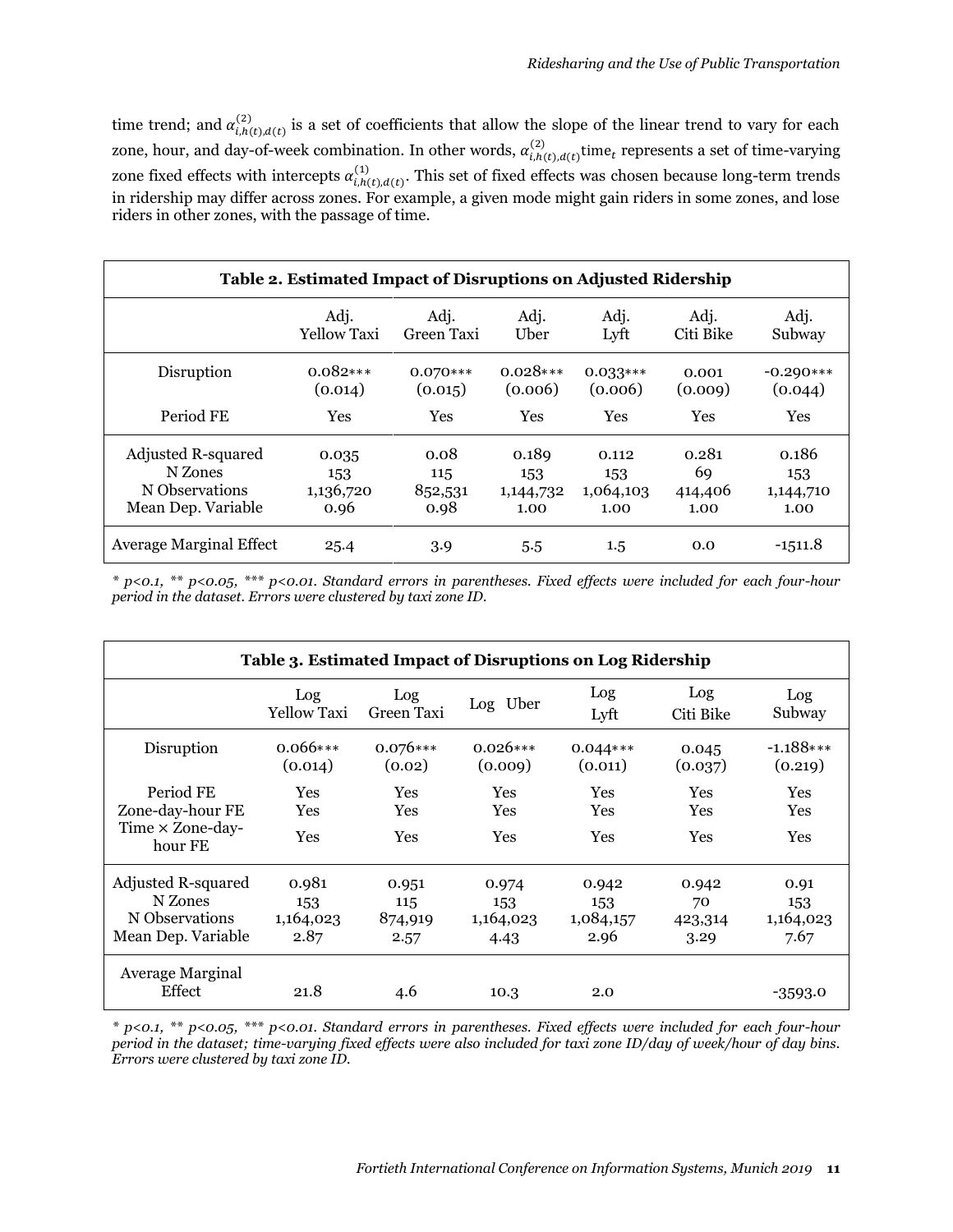

The results, shown in Table 3, are consistent with our baseline specification. We estimate that disruptions are associated with an approximate 6.6% increase in yellow taxi ridership, a 7.6% increase in green taxi ridership, a 2.6% increase in Uber ridership, a 4.4% increase in Lyft ridership, and no significant change in Citi Bike ridership. This model is less flexible than the preferred model, since it assumes a fixed linear time trend in ridership for each zone, day of week, and four-hour period rather than a moving average trend. However, both specifications are similar enough that the alignment of results is encouraging.

# **Discussion and Policy Implications**

Thus far, our results support the hypothesis that taxi and ridesharing act as substitutes for public transportation during periods of subway service disruptions, and contradict the notion that ridesharing might be a "preferred" substitute during these periods. However, the impacts presented in percentage terms do not give a complete picture of the practical significance of this substitution behavior. In this section, we express the magnitude of substitution behavior in three ways. First, we convert percent changes in ridership to average marginal effects in rides. Second, we express the changes in taxi, ridesharing, and Citi Bike ridership relative to the total number of subway rides displaced. Finally, we express the changes in ridership relative to each mode's total estimated capacity to absorb displaced subway riders.

### *Marginal Effects*

We first convert our estimates from relative to absolute changes in ridership, in order to better understand the total number of riders affected. We generate estimates for adjusted ridership by mode with and without disruptions using Equation (2) and the fitted coefficients from Table 2. Then, we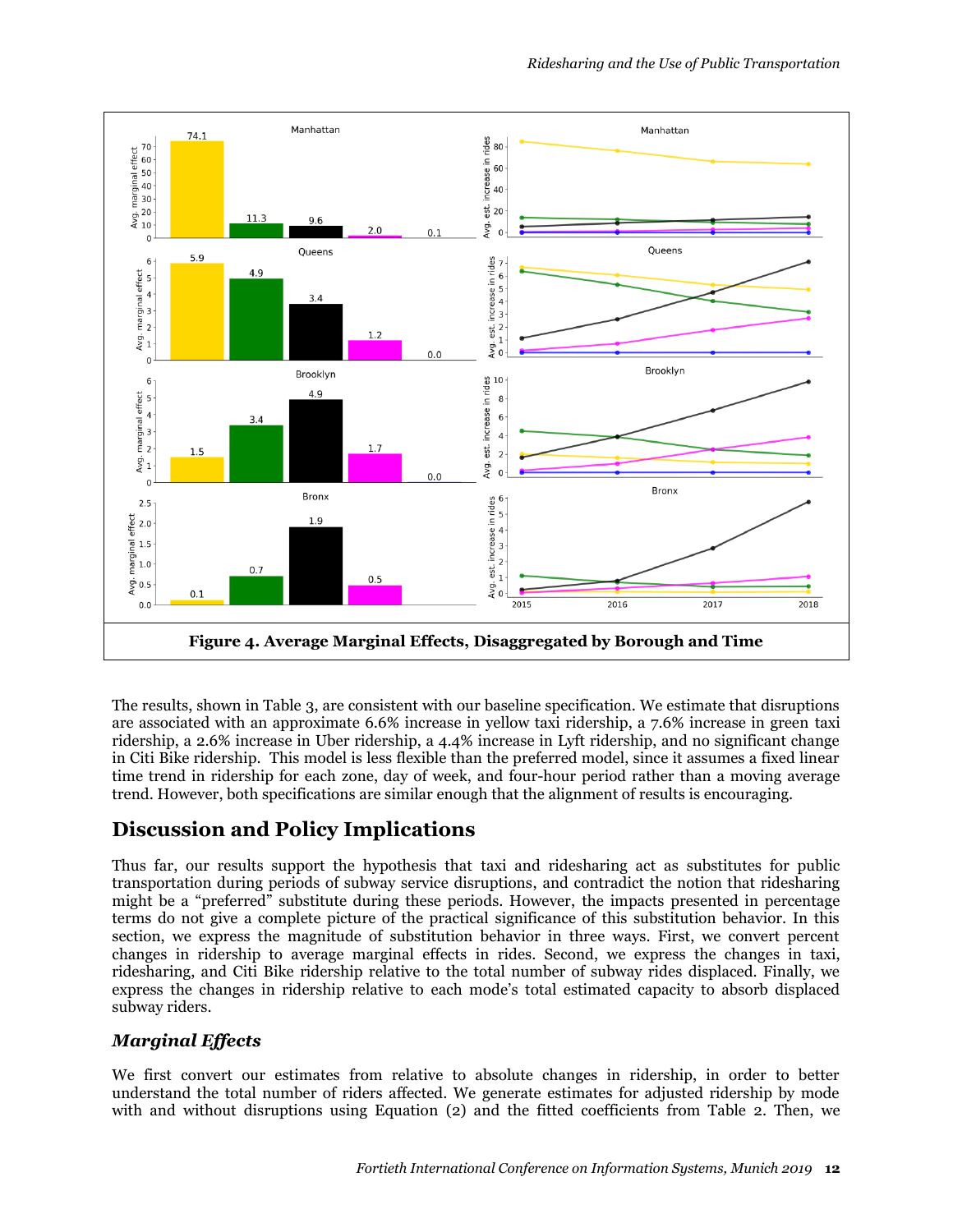multiply these estimates by the trend and seasonality estimates that were previously used to detrend and deseasonalize the raw ridership variable, as described in Equation (1). This allows us to calculate average estimated differences in rides by mode with and without disruptions. That is, for each mode  $m$  we calculate:

\n
$$
\text{marginal effect}_{it} = \n \begin{cases}\n \begin{aligned}\n & \text{[} \quad \text{[} \quad \text{[} \quad \text{[} \quad \text{[} \quad \text{[} \quad \text{[} \quad \text{[} \quad \text{[} \quad \text{[} \quad \text{[} \quad \text{[} \quad \text{[} \quad \text{[} \quad \text{[} \quad \text{[} \quad \text{[} \quad \text{[} \quad \text{[} \quad \text{[} \quad \text{[} \quad \text{[} \quad \text{[} \quad \text{[} \quad \text{[} \quad \text{[} \quad \text{[} \quad \text{[} \quad \text{[} \quad \text{[} \quad \text{[} \quad \text{[} \quad \text{[} \quad \text{[} \quad \text{[} \quad \text{[} \quad \text{[} \quad \text{[} \quad \text{[} \quad \text{[} \quad \text{[} \quad \text{[} \quad \text{[} \quad \text{[} \quad \text{[} \quad \text{[} \quad \text{[} \quad \text{[} \quad \text{[} \quad \text{[} \quad \text{[} \quad \text{[} \quad \text{[} \quad \text{[} \quad \text{[} \quad \text{[} \quad \text{[} \quad \text{[} \quad \text{[} \quad \text{[} \quad \text{[} \quad \text{[} \quad \text{[} \quad \text{[} \quad \text{[} \quad \text{[} \quad \text{[} \quad \text{[} \quad \text{[} \quad \text{[} \quad \text{[} \quad \text{[} \quad \text{[} \quad \text{[} \quad \text{[} \quad \text{[} \quad \text{[} \quad \text{[} \quad \text{[} \quad \text{[} \quad \text{[} \quad \text{[} \quad \text{[} \quad \text{[} \quad \text{[} \quad \text{[} \quad \text{[} \quad \text{[} \quad \text{[} \quad \text{[} \quad \text{[} \quad \text{[} \quad \text{[} \quad \text{[} \quad \text{[} \quad \text{[} \quad \text{[} \quad \text{[} \quad \text{[} \quad \text{[} \quad \text{[} \quad \text{[} \quad \text{[} \quad \text{[} \quad \
$$

The bottom row of Table 2 shows the estimated average marginal effect of disruptions citywide. According to our model, disruptions are associated with approximately 25.4 more yellow taxi rides, 3.9 more green taxi rides, 5.5 more Uber rides, 1.5 more Lyft rides, and no more Citi Bike rides, on average. Across the city as a whole, therefore, our estimates suggest that taxis absorb the largest number of displaced rides.

However, if we recalculate these average marginal effects by borough, a more nuanced narrative emerges. As shown in the left panel of [Figure 4,](#page-12-0) in Manhattan alone we estimate that disrupted zones see over 70 additional yellow taxi rides per four-hour period, making yellow taxi the dominant alternative mode. In the outer boroughs, we estimate that green taxi, Uber, and Lyft play much larger roles. In Brooklyn and the Bronx, the estimated number of additional rides due to disruption for each of these three alternative modes surpasses the estimated change in yellow taxi ridership. If we further disaggregate these averages by year, as shown in the right panel of [Figure 4,](#page-12-0) our estimates suggest that Uber and Lyft are playing an increasingly important role in absorbing displaced subway ridership as they gain market share over time, particularly in the outer boroughs.

#### <span id="page-12-0"></span>*Effects as a fraction of subway ridership*

In addition to interpreting our estimated effects in absolute terms, it is also interesting to consider these effects as a fraction of displaced subway ridership. Therefore, for each mode  $m$  and borough  $b$  we calculate:

$$
\frac{1}{|\mathcal{I}_b||\mathcal{T}|} \sum_{i \in \mathcal{I}_b} \sum_{t \in \mathcal{T}} \frac{\mathcal{A}_{int}}{|\mathcal{A}_{ist}|} \tag{5}
$$

where  $\mathcal{I}_h$  is the set of all taxi zones in borough  $b, \mathcal{T}$  is the set of all four-hour time periods, s represents the subway, and  $\Delta$  represents the estimated change in rides due to disruption. That is, we calculate the average change in rides for mode *m* as a fraction of the average change in subway rides for the given time period and borough. The results are shown in [Figure 5.](#page-12-1) Comparing across modes and boroughs, we can see that the share of yellow taxi as an alternative falls in the outer boroughs. Aside from yellow taxi, the most important substitutes appear to be Uber, followed by green taxi, Lyft, and finally Citi Bike.

Across all modes and boroughs, however, the estimated proportion of displaced ridership absorbed is small. According to our estimates, yellow taxi absorbs an average of 0–6.9% of rides, green taxi absorbs 0.2–0.8% of rides, Uber absorbs 0.9–1.1% of rides, Lyft absorbs 0.2–0.4% of rides, and Citi Bike absorbs less than 0.1% of rides. Therefore, while disruptions may drive changes in taxi, ridesharing, and Citi Bike ridership that are meaningful relative to each mode's average number of rides, these modes do not appear to be the preferred subway alternative for displaced riders. It seems likely that many riders choose modes that are omitted from our dataset (walking, buses, or cars), substitute to other subway stations in nearby zones, or forego their trips altogether.

#### <span id="page-12-1"></span>*Effects Relative to Mode Capacity*

Finally, we consider the size of our estimated effects relative to each mode's total capacity. For each mode *m* and taxi zone *i*, we define *capacity* to be the maximum ridership for a given year, four-hour period of the day, and day of week. This approach is taken because the availability of different modes may vary over time and space. Intuitively, the number of Uber cars on the road likely changed from 2015 to 2018; the number of Citi Bikes available in a dock might be different at 4-8pm on a Friday relative to 4-8am on a Sunday; and the number of yellow taxis in circulation might be different in Times Square relative to Far Rockaway.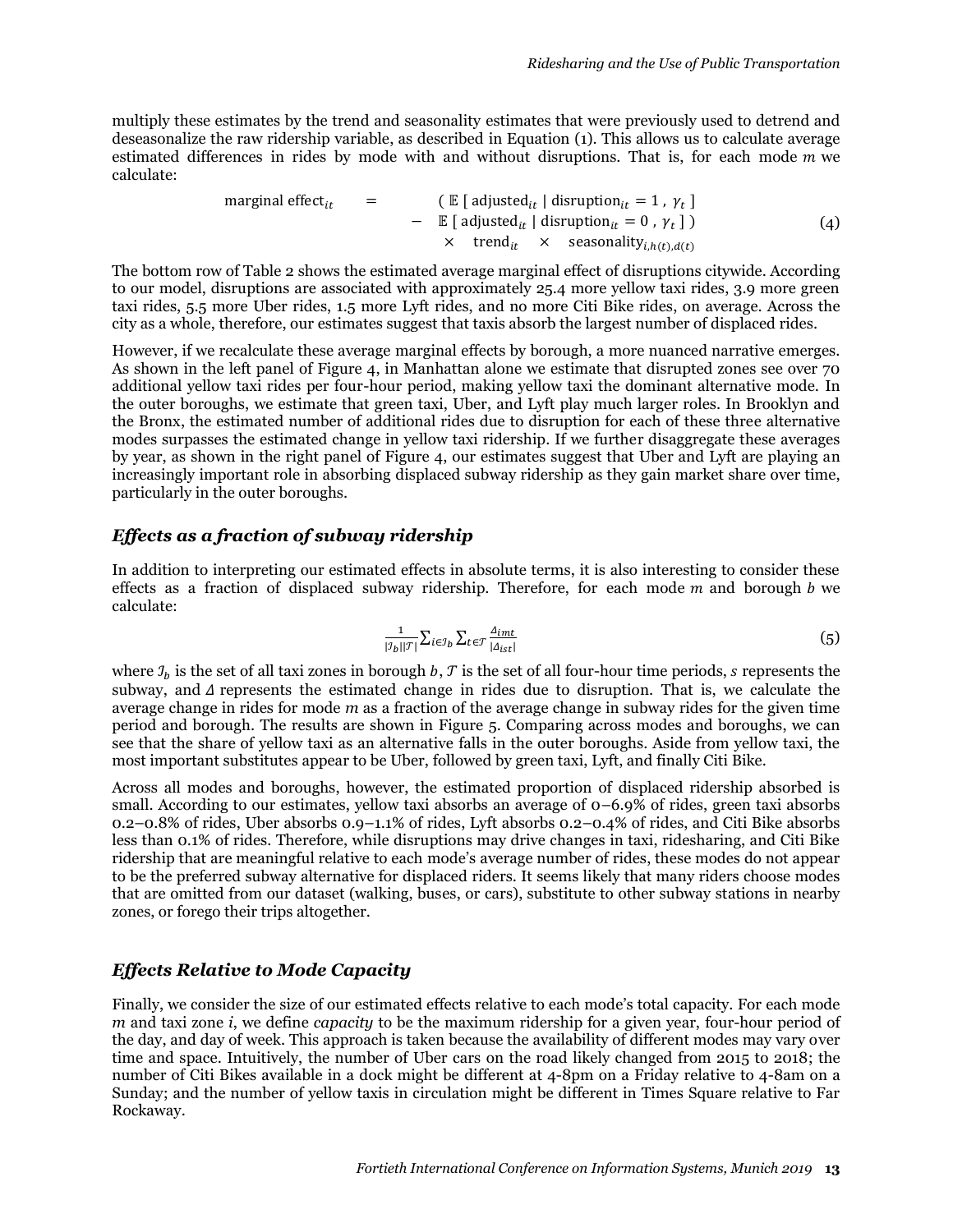Given these estimates, we define utilization as the ratio between the observed ridership and the total capacity for zone *i*, mode *m*, and period *t*:

$$
utilization_{imt} = \frac{r_{imt}}{\max_{\mathcal{T}_t} r_{imt}} \tag{6}
$$

where  $T_t$  represents the set of all time periods that share the same hour of day, day of week, and year as time  $t$  and  $r_{imt}$  represents ridership. Intuitively, we ask: in Flushing, from 8am to 12pm on a *given* Monday in 2016, how does ridership compare to the maximum ridership ever observed in Flushing from 8am to 12pm on *any* Monday in 2016?





*The solid line represents estimates without disruptions, whereas the dotted line represents estimates with disruptions. The x-axis is a sorted random sample from all taxi zones and periods, so that the graphs represent the distribution of utilization in our sample.*

#### **Figure 6. Average Utilization With and Without Disruptions**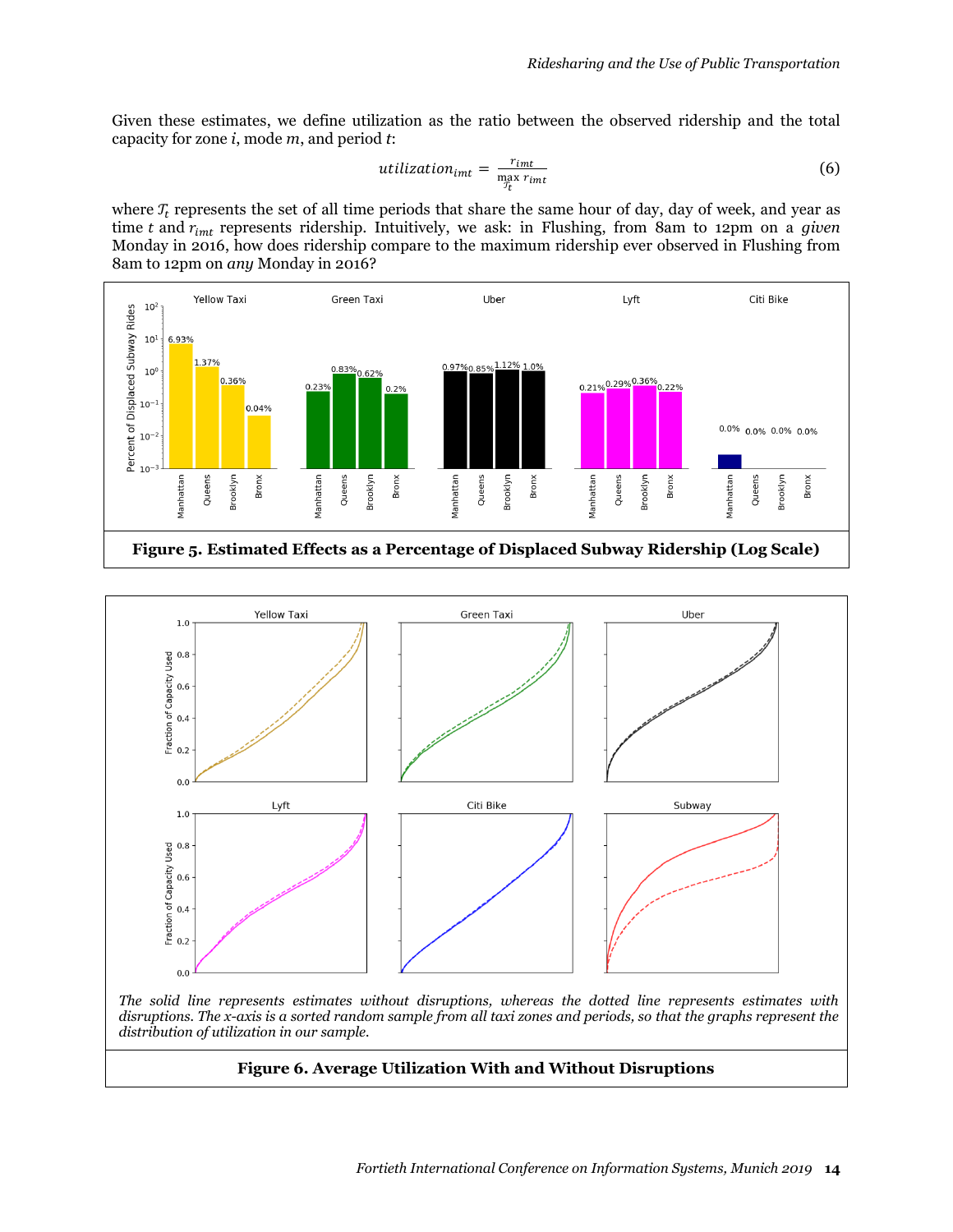Using this framework, we predict ridership with and without subway disruptions and estimate the corresponding utilization rates for all zones and periods. Figure 6 shows these estimated utilizations, plotted for a sorted random sample of zones and times. The space below the diagonal represents the distribution of utilized capacity across sampled times and zones, whereas the space above the diagonal represents the distribution of remaining capacity across sampled times and zones. The vertical distance between the dotted and horizontal lines represents how much predicted utilization differs for the given zone and time, with and without disruptions.

From this analysis, we can conclude that all modes generally have excess capacity to absorb riders. The subway is the mode operating closest to its capacity limit, whereas it appears that taxis, ridesharing, and Citi Bike have considerable bandwidth to take on additional riders. During periods of disruption, we see that utilization is slightly higher for taxis and ridesharing. However, utilization generally does not approach the estimated capacity limits for a given zone and mode, suggesting that the low levels of observed substitution do not result from a capacity constraint. Furthermore, we can see that for zones and times where utilization is low, we do not estimate larger substitution effects relative to total capacity. Therefore, it does not seem that capacity is a key limiting factor for substitution behavior.

# **Conclusions**

To our knowledge, this research represents the first attempt to pair ridership data from digital platformbased transit and traditional mass transit to investigate substitution at the individual ride level. Using subway disruptions as a natural experiment, we find that a decrease in public transportation availability is partially offset by an increase in taxi and ridesharing use, at least in the short run and in response to subway system shocks. We find no significant citywide effect on Citi Bike use. This finding has implications for cities around the world, as New York is just one of many urban areas struggling with the limited capacity of its existing public transit system and the declining condition of its infrastructure. As cities consider large-scale, long-term investments in transport system upgrades and repairs, platformbased solutions may offer a flexible and responsive strategy for mitigating short-term inefficiencies.

However, our results suggest that ridesharing is not a panacea. By observing behavior in extreme scenarios — i.e. short-run disruptions in which a given subway station sees no entries for four hours or more — we attempt to identify the number of public transport users who, in the limit, can be convinced on short notice to switch from one mode to another. Somewhat surprisingly, our estimated magnitude of substitution is modest. Our analysis of other modes  $-$  i.e. yellow and green taxi  $-$  suggests that substitution away from the subway does not favor ridesharing in particular, perhaps because of the immediacy of the availability of these street-hail options.

Furthermore, taxi, ridesharing, and Citi Bike absorb only a small fraction of displaced subway riders, and they appear to have excess capacity to absorb more. This suggests that these alternative modes have the potential to play a larger role as "invisible infrastructure" supporting the public transit system. A platform-based approach of this kind could yield benefits across a range of city settings, from short-term accommodation and parking space demand spikes during major events to disaster recovery and coordination. Since multiple platforms compete to provide their services in most major cities globally, a city wishing to encourage or expand these alternatives may have to adopt strategies that enable multiple competing vendors to cooperate and coordinate (Bapna et al., 2010).

Our analysis also suggests that on-demand digital ridesharing platforms may not be perfect substitutes for public transit, perhaps due to differences in price or travel time. While the MTA's fears that ridesharing is stealing subway ridership may be valid, our results indicate that many riders do not voluntarily substitute, even when the subway is no longer available.

While these findings lay the groundwork for further study, our work has several potential limitations. Although we treat subway disruptions as a natural experiment for the study of short-term substitution behavior, disruptions are not a wholly exogenous shock. Planned disruptions may be optimally scheduled when subway ridership is low (and on-demand ridesharing use is high) in order to minimize system impact, a concern we have tried to overcome through the use of period fixed effects. Disruptions also affect some zones more than others, a concern we have tried to overcome by normalizing the dependent variable using zone-level average ridership. Nevertheless, there is still a risk that unplanned disruptions are correlated with omitted variables (e.g. subway system crowding) that could also drive ridesharing use.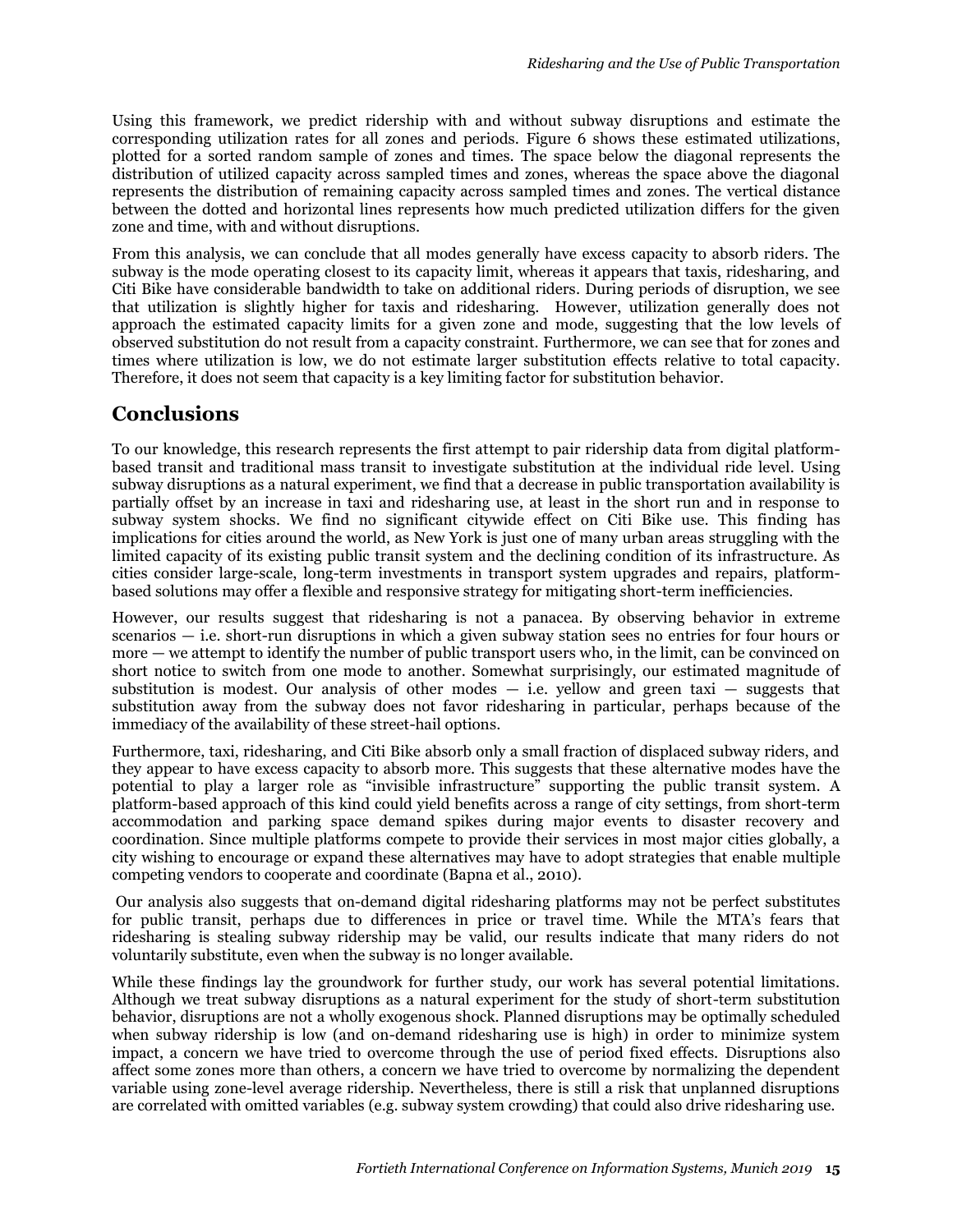Furthermore, Uber and Lyft's own competitive behavior may introduce distortions into observed substitution patterns. For example, in the past Uber has run promotions to coincide with periods when disruptions occur (Ninomiya 2015). Both companies use dynamic pricing that could artificially reduce the viability of ridesharing as a substitute in periods of high demand. Since promotions and dynamic pricing are core components of the ridesharing business model, we do not adjust our estimates to account for them; in order to understand substitution behavior "as-is", we take these practices as given.

Ultimately, we have chosen to examine one facet of the complex and dynamic interaction between transport modes across the city, and future work could make use of additional data to extend this research in three principal directions. First, with access to richer information on subway service changes, a more nuanced definition of subway service disruptions could be constructed. In this case, it might be possible to contrast the impact of planned and unplanned disruptions; estimate varying impacts of disruptions according to their severity; and examine long-run responses to chronic declines in subway service quality. Second, with better estimates of the total number of riders in a taxi zone in any given period, it might be possible to construct more complete market share estimates that could be used as inputs to a discrete choice model. This would allow for an exploration of how factors such as price and travel time affect the choice of alternative modes. Finally, with better information on Uber and Lyft's pricing and promotion strategies, it might be possible to directly account for price endogeneity in such a model.

We hope to lay a data-driven foundation to better understand how on-demand ridesharing alternatives substitute and complement existing and future capital-intensive transit systems. Taken together, our results provide granular insights into how ridesharing affects mode choice in the most heavily-used municipal transportation system in the  $US - a$  valuable asset to any policymaker looking to understand and manage the sharing economy's new competitors.

### **References**

- Anderson, M. L. 2014. "Subways, Strikes, and Slowdowns: The Impacts of Public Transit on Traffic Congestion," *American Economic Review* (104:9), pp. 2763–2796. (https://doi.org/10.1257/aer.104.9.2763).
- Babar, Y., and Burtch, G. 2017. "Examining the Impact of Ridehailing Services on Public Transit Use," SSRN Scholarly Paper No. 3042805, Rochester, NY: Social Science Research Network, September 25. (https://papers.ssrn.com/abstract=3042805).
- Ben-Akiva, M. E. 2008. *Travel Demand Modeling*, presented at the Transportation Systems Analysis: Demand & Economics, Massachusetts Institute of Technology. (http://ocw.mit.edu/courses/civiland-environmental-engineering/1-201j-transportation-systems-analysis-demand-andeconomics-fall-2008/lecture-notes/MIT1\_201JF08\_lec05.pdf).
- Ben-Akiva, M. E., and Lerman, S. R. 1985. *Discrete Choice Analysis: Theory and Application to Travel Demand*, MIT Press.
- Citi Bike NYC. 2018. "Citi Bike System Data." (http://www.citibikenyc.com/system-data).
- Clewlow, R. R., and Mishra, G. S. 2017. "Disruptive Transportation: The Adoption, Utilization, and Impacts of Ride-Hailing in the United States," No. UCD-ITS-RR-17-07, Davis, CA: UC Davis Institute of Transportation Studies, October.
- Davis, L. W. 2008. "The Effect of Driving Restrictions on Air Quality in Mexico City," *Journal of Political Economy* (116:1), pp. 38–81. (https://doi.org/10.1086/529398).
- Donahue, K. 2015. "Uber and Public Transit Working Hand in Hand in San Diego," *Uber Newsroom*, February 3. (http://newsroom.uber.com/sd/2015/02/uber-and-public-transit-working-hand-inhand-in-san-diego/).
- Federal Transit Administration. 2019. "Monthly Module Raw Data Release," Text. (https://www.transit.dot.gov/ntd/data-product/monthly-module-raw-data-release).
- Fischer-Baum, R., and Bialik, C. 2015. "Uber Is Taking Millions of Manhattan Rides Away From Taxis," *FiveThirtyEight*, October 13. (http://fivethirtyeight.com/features/uber-is-taking-millions-ofmanhattan-rides-away-from-taxis/).
- Gordon, A. 2018. "'The Trains Are Slower Because They Slowed the Trains Down,'" *Village Voice*. (https://www.villagevoice.com/2018/03/13/the-trains-are-slower-because-they-slowed-thetrains-down/).